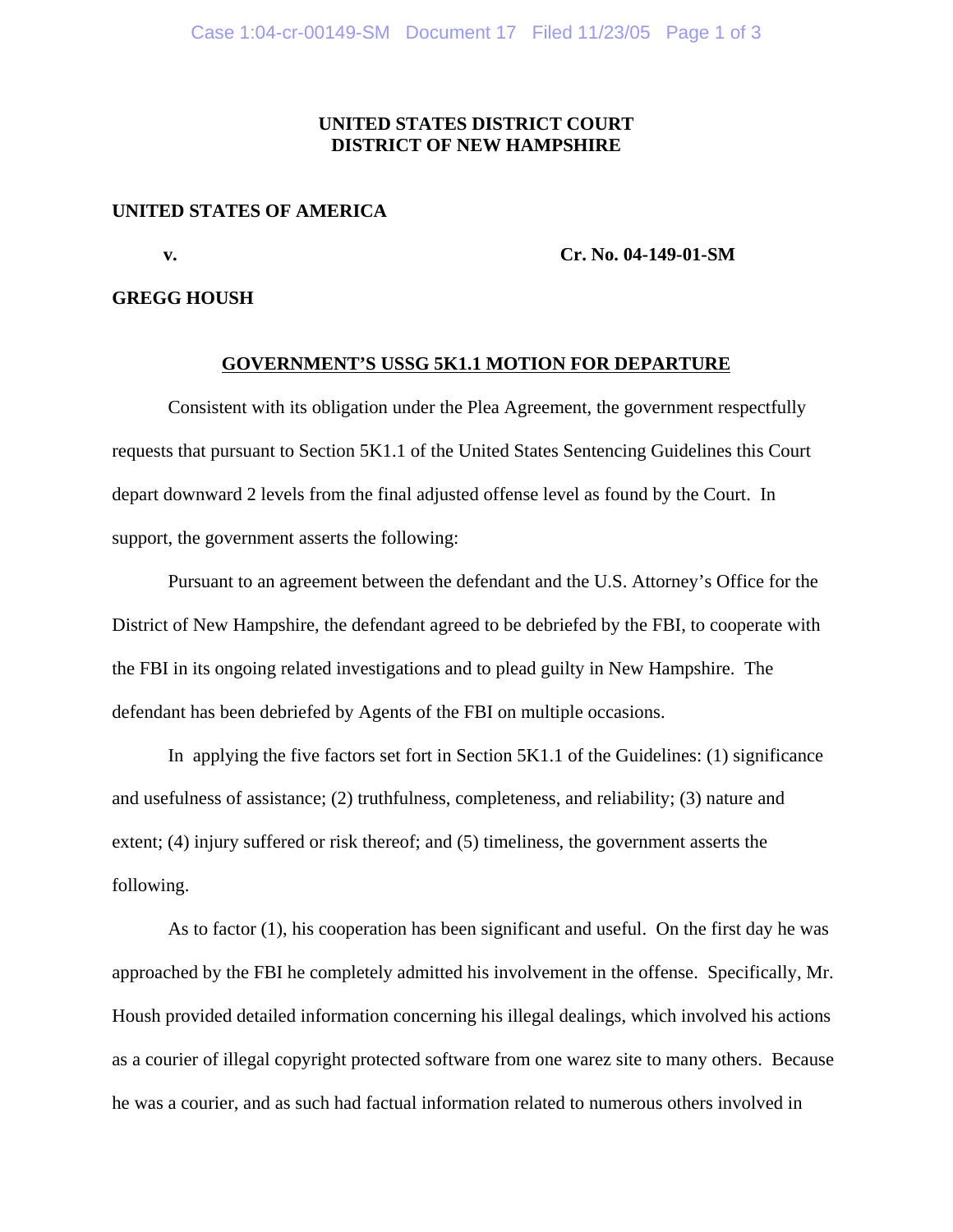### Case 1:04-cr-00149-SM Document 17 Filed 11/23/05 Page 2 of 3

software piracy, he was in a position to provide testimony against many targets; namely the owners and operators of warez sites which received software through him, or through the courier programs he wrote and authorized. Consequently, having his cooperation was leverage that was used, among many other factors, in obtaining pleas of guilty by others who owned or operated warez sites.

As to factor (2) the record with Mr. Housh is not clear. He initially cooperated with the FBI in Chicago, with an agreement that he would ultimately plead guilty in New Hampshire. That cooperation was somewhat useful to the FBI in Chicago but was ultimately terminated and it did not give rise to substantial assistance.

Having said that, his availability to the government in New Hampshire as a witness had already been of substantial assistance to the government in New Hampshire, as noted above. And it was believed that he still was of value in other ongoing criminal investigations in this District. However, that potential additional substantial assistance has not come to fruition and no further cooperation is anticipated.

As to factor (3), nature and extent of his cooperation is set out above.

Factor (4) is inapplicable due to the nature of the crime and individuals involved.

As to factor (5), Mr. Housh agreed to cooperate upon the request being made.

WHEREFORE, the undersigned respectfully requests that the Court grant this Motion for Downward Departure and depart down 2 levels from the final adjusted offense level as found by the Court.